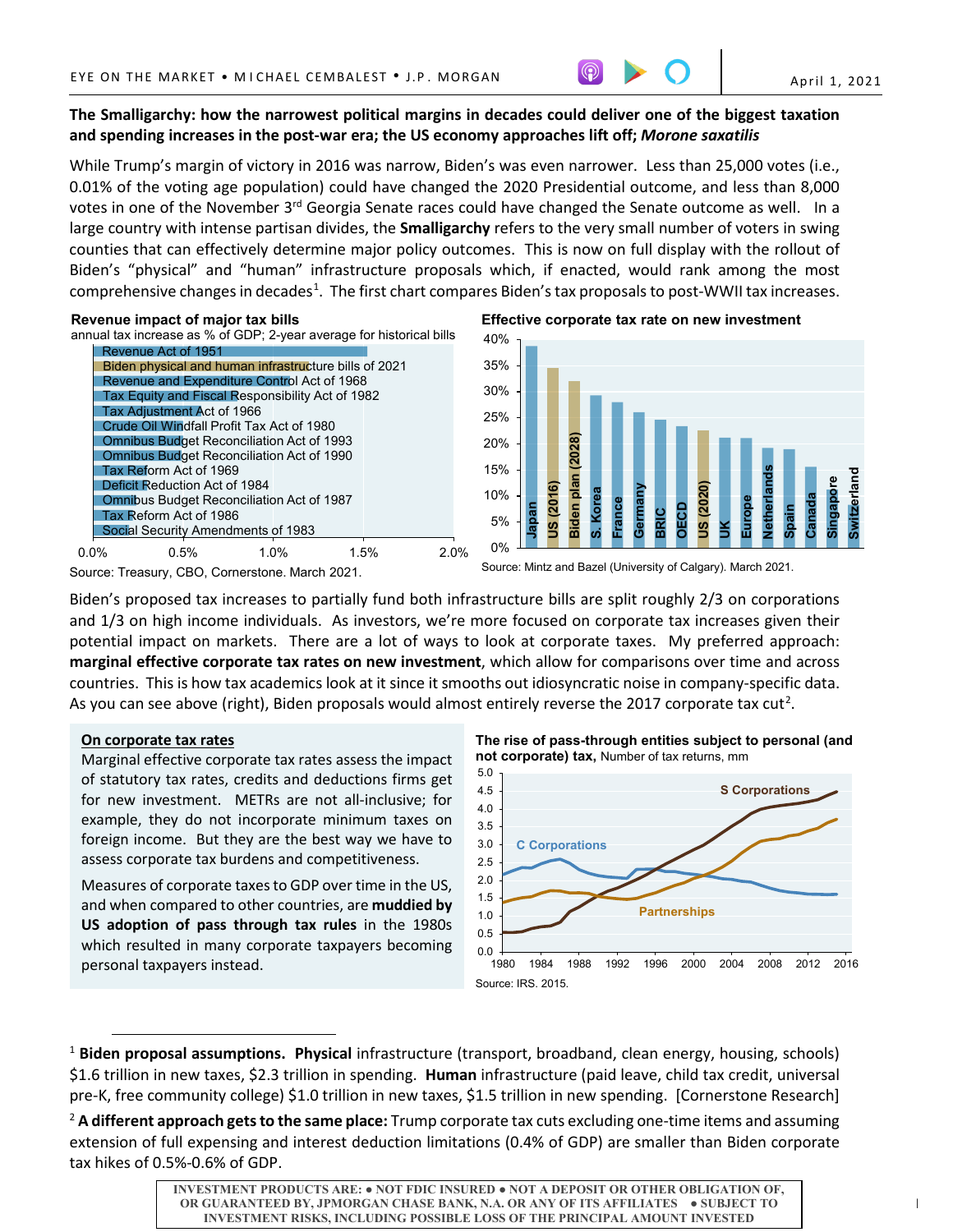2021 est.

Given only partial funding of the bills, \$1.2 trillion would be added to the deficit using our assumptions. US deficit and debt levels are, as we all know, already elevated. **It could take months for Democrats to get enough support for both bills**, even when using a reconciliation process that requires no participation from the GOP. The final bills may look very different than our assumptions once Congress starts drafting and negotiating.

#### -30% -25% -20% -15% -10% -5% 0% 5% 1930 1940 1950 1960 1970 1980 1990 2000 2010 2020 **US fiscal deficit** Government surplus/deficit as a % of GDP 2021 est. 0% 20% 40% 60% 80% 100% 120% **Gross federal debt held by the public** % of US GDP

### Source: OMB, CBO, CRFB. March 2021. Includes virus bill; excludes infra. bill. Source: CBO, CRFB. March 2021. Includes virus bill; excludes infra. bill.

1940 1950 1960 1970 1980 1990 2000 2010 2020

# **Market impact of higher taxes and higher spending**

Most analyses we've seen of Biden's corporate tax plan are "static": they apply new rules to 2022 projected S&P 500 earnings per share and compute the decline in EPS. The major components (higher statutory rate, minimum tax rate on worldwide income, minimum rate on large companies, social security payroll tax hike) **could on a static basis reduce S&P 500 EPS by 8%-9%**. As the largest beneficiaries of the 2017 tax cuts, Tech, Healthcare and Communications sectors would experience larger effective tax rate increases.

A "dynamic" analysis **incorporates revenue benefits**from trillions in new spending. Physical infrastructure takes time to roll out and may be narrowly distributed, while the corporate tax increase would affect all companies immediately. If that's the case, a dynamic analysis wouldn't be that different from the static one. If the "human" infrastructure bill passes as well, the spending impact could be sooner and broader in which case revenue growth could offset part of the corporate tax increase. The more you believe in growth multipliers, the smaller the hit to corporate profits. For what it's worth, **a 2015 CBO report showed the highest growth multipliers for the kind of direct Federal gov't purchases of goods & services found in Biden's physical infrastructure bill.**

# **What helps GDP growth the most?**

Estimated fiscal multiplier range



Source: Congressional Budget Office. February 2015.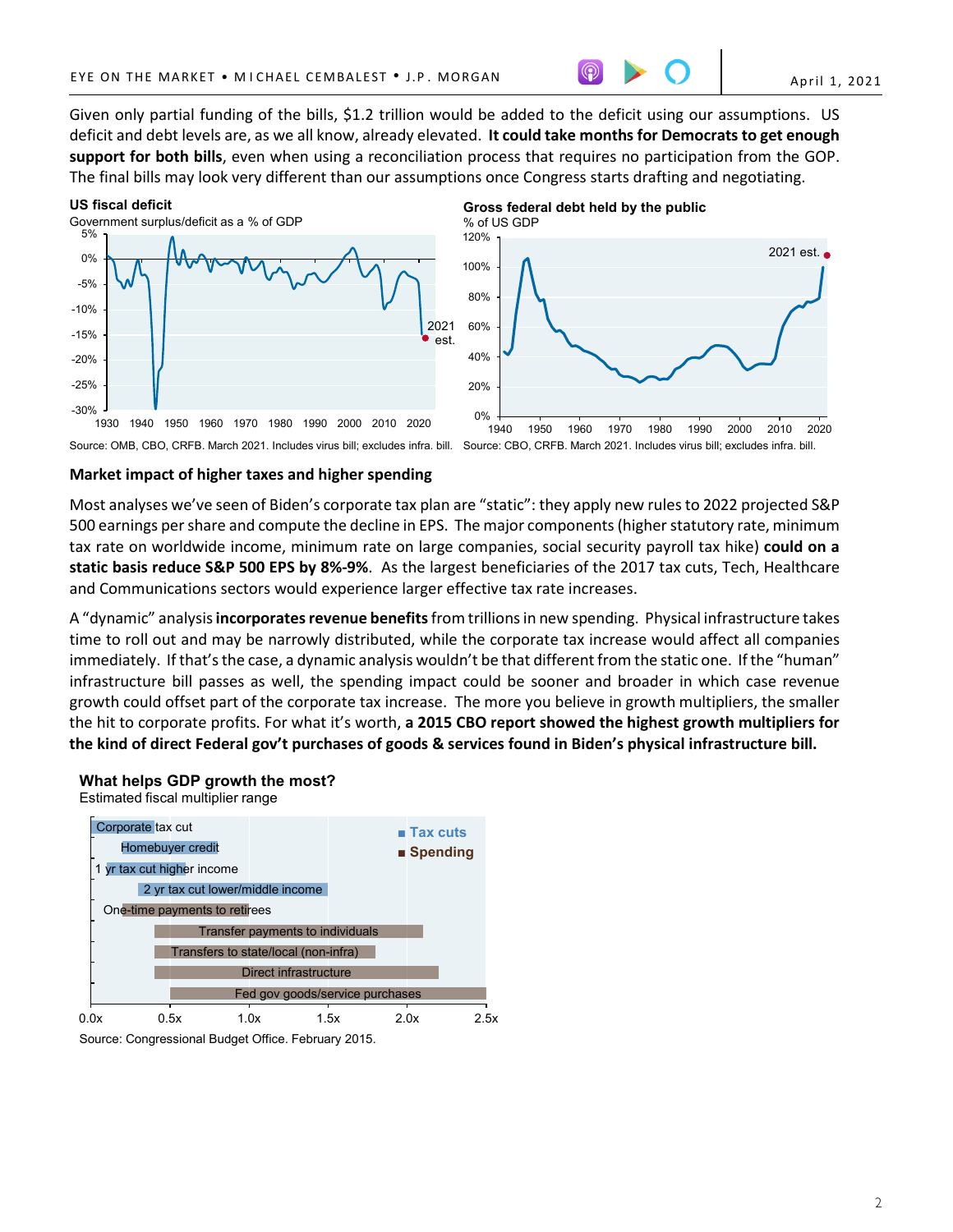

**An infrastructure bill has been broadly signaled by Biden and has been priced in for some time. Industrials** have outperformed the S&P 500 by 10% since the election, and the PAVE ETF of heavy equipment, raw materials and construction outperformed the S&P 500 by 24%. Valuations of **infrastructure and broadband/digital stocks** based on the ratio of enterprise value to sales are in line with recent 5 year averages. As for **clean energy**, even after the selloff from January highs, **the net run-up in the last three years is very large compared to the history of short term surges in sector valuations**. The usual suspects (closed and open ended infrastructure funds, including those focused on digital infrastructure as well as roads, bridges and highways) are the most straightforward ways to position for continued public works spending.



**Renewable stock price surge (2019-2021) vs prior sector/country stock price gains of 200%+ in 3 years or less** Labels indicate what happened 3 years after the stock price surge

Source: Bloomberg, JPMAM. March 31, 2021. EV companies presented both market-cap (M) and equal (E) weighted given Tesla's outsized impact on the former.

**While markets are pricing benefits of increased infrastructure spending, markets are** *not* **pricing in much of an impact from corporate tax bills, maybe since there are still so many unknowns.** Evidence: the stocks that outperformed after 2017 since they benefitted most from lower rates have not underperformed (yet).

**What are US equity markets focused on instead? Lift-off. US spending potential that was accumulated by year end is starting to get deployed**, amplified by an explosion in the money supply.



Source: Fed, BEA, JPMAM. Q4 2020. Spending potential: 65% of taxable



income, 100% of transfer pmts, 10% of housing wealth and 1.5% of fin. wealth. Source: St Louis Fed, ICI, J.P. Morgan Asset Management. Feb 2021.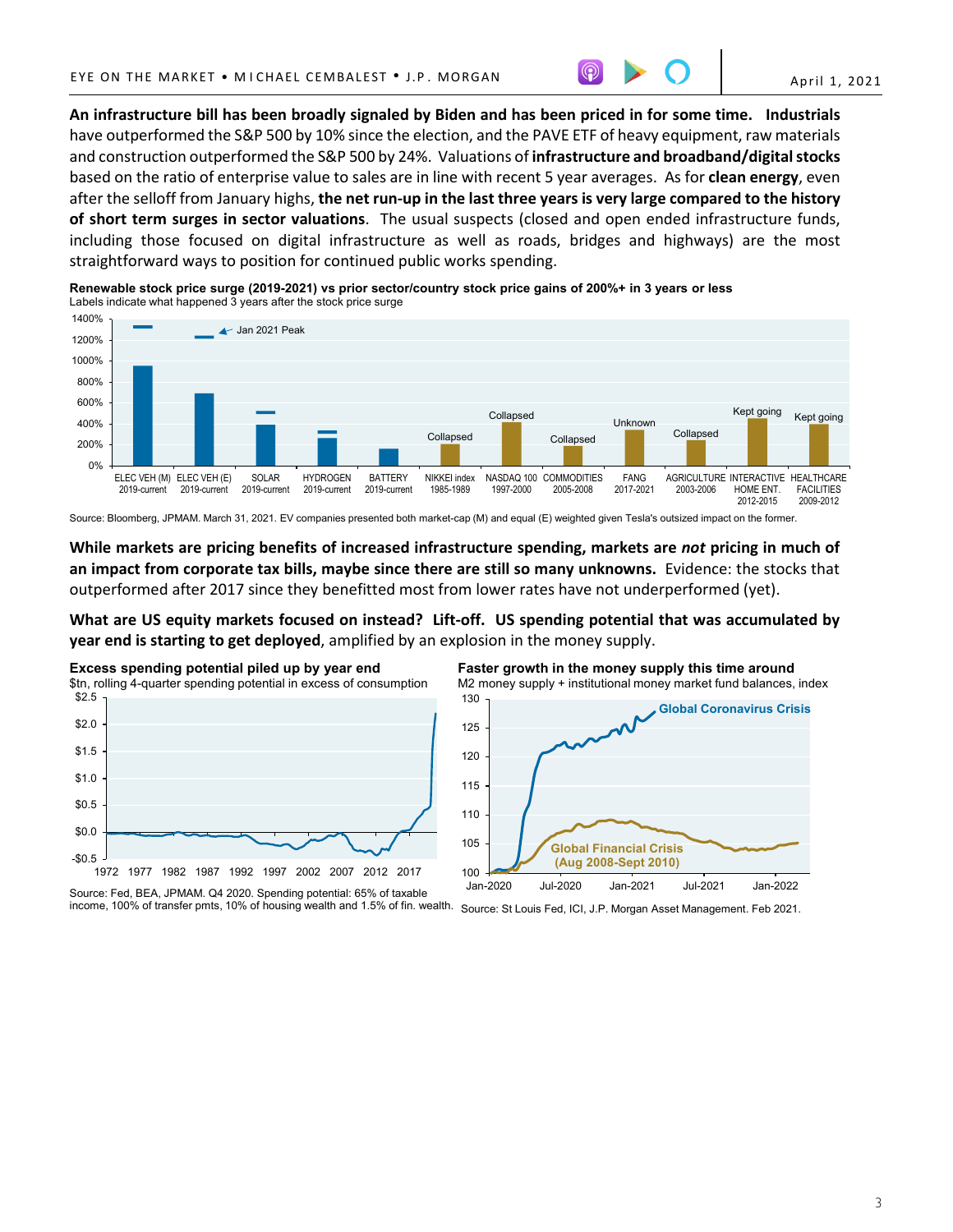**Here's what liftoff looks like in the US**. Note how even pandemic-affected sectors (restaurant spending, lodging, air travel) are picking up sharply as vaccinations approach 30%. Housing is on fire, with a collapse in inventories to all-time lows and surging lumber prices. Interesting side note: while *lumber* prices are rising, *timber* investors have not been reaping the benefits. Sawmills are operating close to capacity and generating profits, but they're paying the **lowest prices in decades for timber** after a glut of tree planting in Texas and the Southeast. It could take years to run down excess timber supply vs demand, even during a housing boom. One of my sons just got his first full time job at a timber management company and is a fount of useful data on such topics.





Mar '20 May '20 Jul '20 Sep '20 Nov '20 Jan '21 Mar '21 Source: Internal Chase data, JPMAM. March 26, 2021. Social distancing: retail, lodging, restaurants, parks, theaters and other recreational services.

## **Airline spending, all transactions**

Spending change vs 2019, 7 day smoothing



Source: Internal Chase data, JPMAM. March 26, 2021.





Spending change vs 2019, 7 day smoothing **Lodging spending, all transactions** 



Jul '20 Sep '20 Nov '20 Jan '21 Mar '21 Source: Internal Chase data, JPMAM. March 26, 2021.

## **US activity tracker**

Index, 0 = lowest reading and 100 = highest reading



Source: WWPA, EIA, AISI, EEI, AAR, Redbook, TSA.gov, Apple, Smith Travel, MBA, ThinkNum, JPMAM. March 24, 2021.

## **Lumber prices** US\$/1,000 board feet



2000 2002 2004 2006 2008 2010 2012 2014 2016 2018 2020 Source: Bloomberg. March 30, 2021.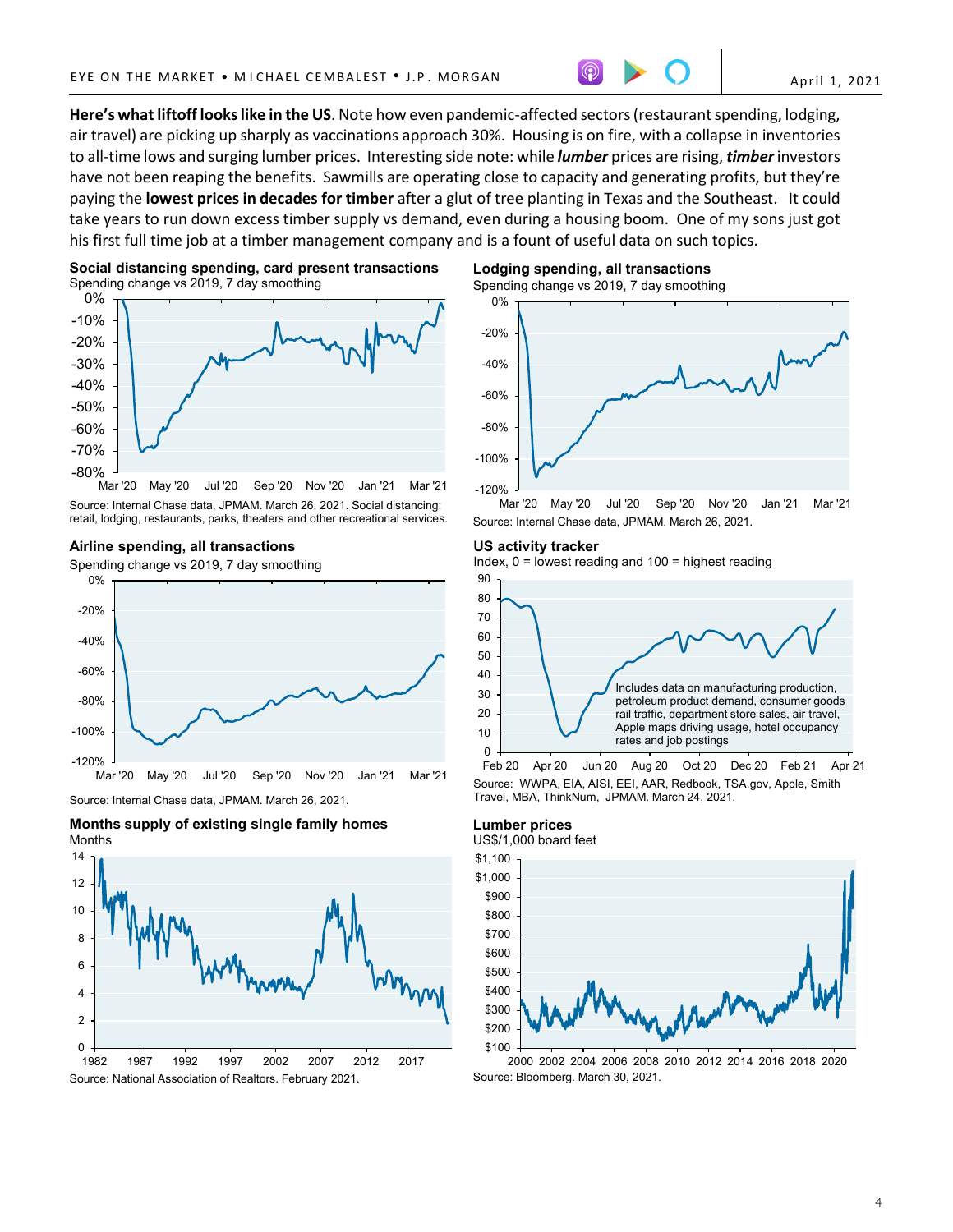April 1, 2021

**On a global basis, world equity markets are keeping pace with improvements in global business surveys**. In other words, markets are not spending much time right now worrying about COVID variants and rising European infections/lockdowns, and are instead focused on the improving pace of business activity and leading business indicators. The rise in industrial metals prices tell the same story.



**We expect developed world equity markets to maintain their gains as economies gradually reopen (see our virus portal for details).** Vaccinations are finally picking up in Europe (although AstraZeneca is facing new restrictions in Germany, Scandinavia and Canada). While the US lift off is welcome news, I still think that 10% S&P 500 gains for 2021 is the right target. A lot of the good news we're seeing was priced in when the year began and as shown below, the share of the US equity market made up of very high P/E or unprofitable firms has reached a new high. In a similar vein, Bridgewater recently estimated the number of years it would take for US companies to pay back all their debt and equity with internally generated cash flow. This measure reflects both P/E ratios and corporate leverage, and has also reached high levels compared to history.



25 **Number of years for US corporate debt and equity holders to be paid back**

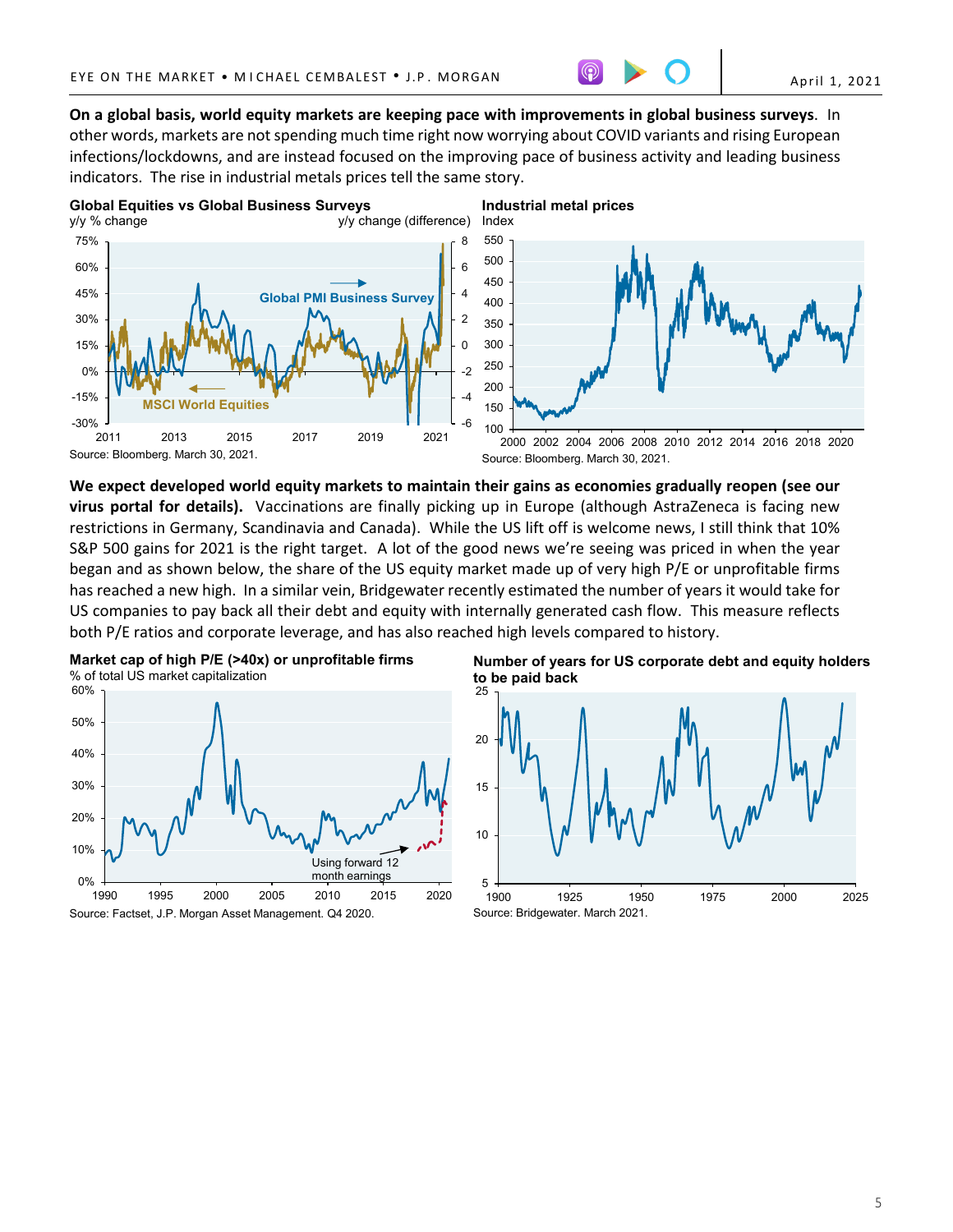**Other modest headwinds include rising expectations of inflation and a decline in "globalization"**, which we estimate with an index of global trade, portfolio flows and foreign direct investment. While US equity markets have kept pace with improving business activity, they have also kept pace with **rising margin debt** (third chart) which just increased by the largest amount since FINRA data began in 1998. This section concludes with SPACs: after a euphoric January, **over 80% of pre-announcement SPACs now trade below issue price despite the presence of full redemption rights** (a development which I assume is good news for SPAC arbitrage investors).

# **10-year breakeven inflation rate**



<sup>2000 2002 2004 2006 2008 2010 2012 2014 2016 2018 2020</sup> Source: Bloomberg. March 31, 2021.

# **Debit balances in margin accounts vs S&P 500**

Billions of 1998 US\$, y/y change (difference) y/y % change



— 20<br>1970 40 60 80 100 120 140 **Globalization index**, Index of global trade, portfolio flows and foreign direct investment as % of global GDP, 2010 = 100



1970 1980 1990 2000 2010 2020



Source: Bloomberg, Dealogic, JPMAM. March 24, 2021.

**It's almost fishing season again here**, which is welcome news after a year in quarantine. Striped bass mortality has been declining, but not because people are fishing less or due to stricter retention rules. As shown in the last chart, declining mortality is a reflection of less fish to catch. New slot fish/bag limits and mandated circle hooks are designed to reverse these trends. See my Instagram for fishing pictures and details.





that 9% of fish released alive die.

**Atlantic striped bass biomass**



Source: Atlantic Striped Bass Benchmark Stock Assessment. 2018.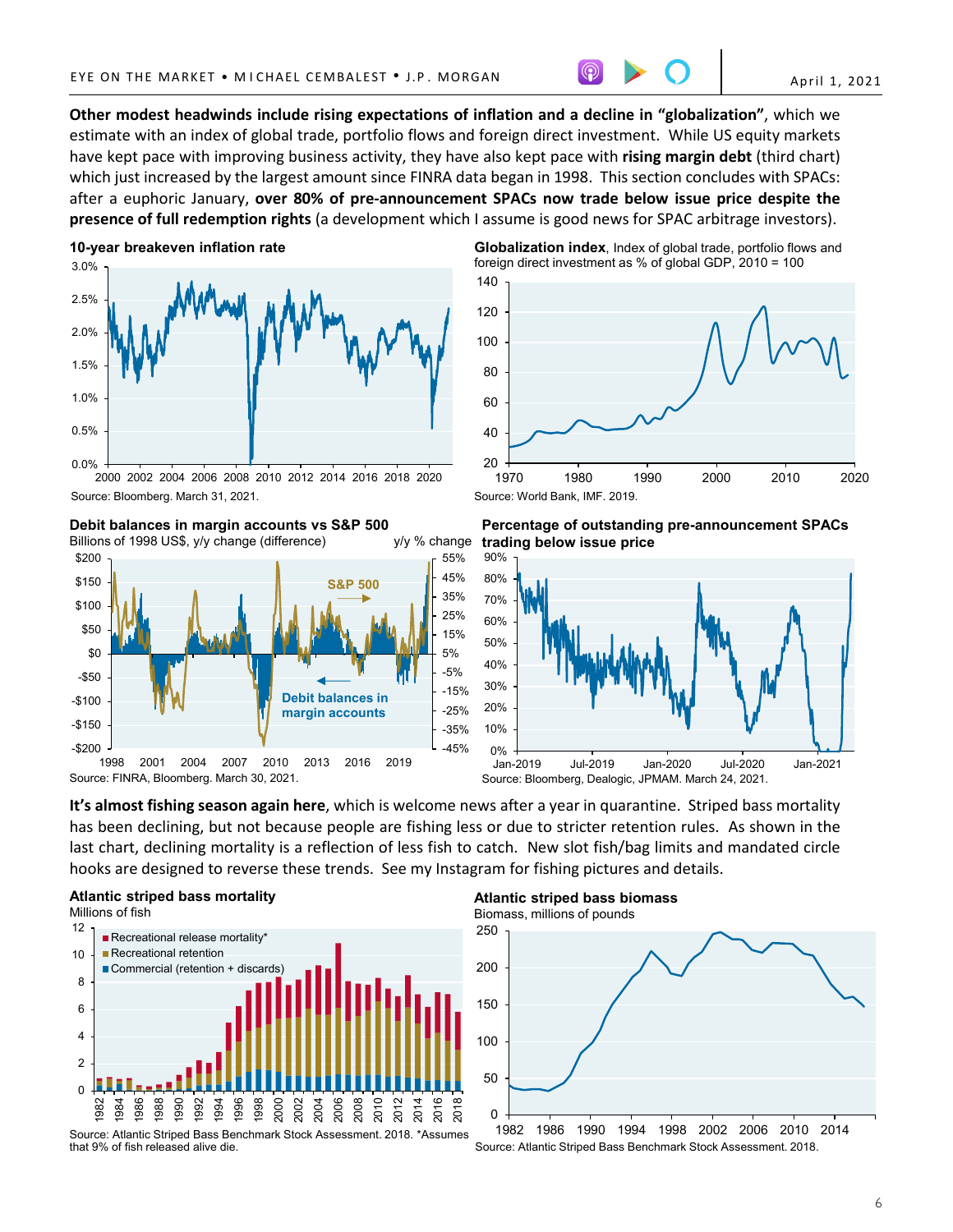

## **IMPORTANT INFORMATION**

This report uses rigorous security protocols for selected data sourced from Chase credit and debit card transactions to ensure all information is kept confidential and secure. All selected data is highly aggregated and all unique identifiable information, including names, account numbers, addresses, dates of birth, and Social Security Numbers, is removed from the data before the report's author receives it. The data in this report is not representative of Chase's overall credit and debit cardholder population.

The views, opinions and estimates expressed herein constitute Michael Cembalest's judgment based on current market conditions and are subject to change without notice. Information herein may differ from those expressed by other areas of J.P. Morgan. This information in no way constitutes J.P. Morgan Research and should not be treated as such.

The views contained herein are not to be taken as advice or a recommendation to buy or sell any investment in any jurisdiction, nor is it a commitment from J.P. Morgan or any of its subsidiaries to participate in any of the transactions mentioned herein. Any forecasts, figures, opinions or investment techniques and strategies set out are for information purposes only, based on certain assumptions and current market conditions and are subject to change without prior notice. All information presented herein is considered to be accurate at the time of production. This material does not contain sufficient information to support an investment decision and it should not be relied upon by you in evaluating the merits of investing in any securities or products. In addition, users should make an independent assessment of the legal, regulatory, tax, credit and accounting implications and determine, together with their own professional advisers, if any investment mentioned herein is believed to be suitable to their personal goals. Investors should ensure that they obtain all available relevant information before making any investment. It should be noted that investment involves risks, the value of investments and the income from them may fluctuate in accordance with market conditions and taxation agreements and investors may not get back the full amount invested. Both past performance and yields are not reliable indicators of current and future results.

Non-affiliated entities mentioned are for informational purposes only and should not be construed as an endorsement or sponsorship of J.P. Morgan Chase & Co. or its affiliates.

## **For J.P. Morgan Asset Management Clients:**

J.P. Morgan Asset Management is the brand for the asset management business of JPMorgan Chase & Co. and its affiliates worldwide.

To the extent permitted by applicable law, we may record telephone calls and monitor electronic communications to comply with our legal and regulatory obligations and internal policies. Personal data will be collected, stored and processed by J.P. Morgan Asset Management in accordance with our privacy policies a[t https://am.jpmorgan.com/global/privacy.](https://am.jpmorgan.com/global/privacy)

### **ACCESSIBILITY**

For U.S. only: If you are a person with a disability and need additional support in viewing the material, please call us at 1-800-343-1113 for assistance.

#### This communication is issued by the following entities:

In the United States, by J.P. Morgan Investment Management Inc. or J.P. Morgan Alternative Asset Management, Inc., both regulated by the Securities and Exchange Commission; in Latin America, for intended recipients' use only, by local J.P. Morgan entities, as the case may be.; in Canada, for institutional clients' use only, by JPMorgan Asset Management (Canada) Inc., which is a registered Portfolio Manager and Exempt Market Dealer in all Canadian provinces and territories except the Yukon and is also registered as an Investment Fund Manager in British Columbia, Ontario, Quebec and Newfoundland and Labrador. In the United Kingdom, by JPMorgan Asset Management (UK) Limited, which is authorized and regulated by the Financial Conduct Authority; in other European jurisdictions, by JPMorgan Asset Management (Europe) S.à r.l. In Asia Pacific ("APAC"), by the following issuing entities and in the respective jurisdictions in which they are primarily regulated: JPMorgan Asset Management (Asia Pacific) Limited, or JPMorgan Funds (Asia) Limited, or JPMorgan Asset Management Real Assets (Asia) Limited, each of which is regulated by the Securities and Futures Commission of Hong Kong; JPMorgan Asset Management (Singapore) Limited (Co. Reg. No. 197601586K), which this advertisement or publication has not been reviewed by the Monetary Authority of Singapore; JPMorgan Asset Management (Taiwan) Limited; JPMorgan Asset Management (Japan) Limited, which is a member of the Investment Trusts Association, Japan, the Japan Investment Advisers Association, Type II Financial Instruments Firms Association and the Japan Securities Dealers Association and is regulated by the Financial Services Agency (registration number "Kanto Local Finance Bureau (Financial Instruments Firm) No. 330"); in Australia, to wholesale clients only as defined in section 761A and 761G of the Corporations Act 2001 (Commonwealth), by JPMorgan Asset Management (Australia) Limited (ABN 55143832080) (AFSL 376919). For all other markets in APAC, to intended recipients only.

## **For J.P. Morgan Private Bank Clients:**

#### **ACCESSIBILITY**

J.P. Morgan is committed to making our products and services accessible to meet the financial services needs of all our clients. Please direct any accessibility issues to the Private Bank Client Service Center at 1-866-265-1727.

### **LEGAL ENTITY, BRAND & REGULATORY INFORMATION**

In the **United States**, bank deposit accounts and related services, such as checking, savings and bank lending, are offered by **JPMorgan Chase Bank, N.A.** Member FDIC.

**JPMorgan Chase Bank, N.A.** and its affiliates (collectively **"JPMCB"**) offer investment products, which may include bank-managed investment accounts and custody, as part of its trust and fiduciary services. Other investment products and services, such as brokerage and advisory accounts, are offered through **J.P. Morgan Securities LLC ("JPMS")**, a member of [FINRA](http://www.finra.org/) an[d SIPC.](http://www.sipc.org/) Annuities are made available through Chase Insurance Agency, Inc. (CIA), a licensed insurance agency, doing business as Chase Insurance Agency Services, Inc. in Florida. JPMCB, JPMS and CIA are affiliated companies under the common control of JPM. Products not available in all states.

In **Luxembourg**, this material is issued by **J.P. Morgan Bank Luxembourg S.A. (JPMBL)**, with registered office at European Bank and Business Centre, 6 route de Treves, L-2633, Senningerberg, Luxembourg. R.C.S Luxembourg B10.958. Authorized and regulated by Commission de Surveillance du Secteur Financier (CSSF) and jointly supervised by the European Central Bank (ECB) and the CSSF. J.P. Morgan Bank Luxembourg S.A. is authorized as a credit institution in accordance with the Law of 5th April 1993. In the **United Kingdom**, this material is issued by **J.P. Morgan Bank Luxembourg S.A., London Branch,** registered office at 25 Bank Street, Canary Wharf, London E14 5JP. Authorised and regulated by Commission de Surveillance du Secteur Financier (CSSF) and jointly supervised by the European Central Bank (ECB) and the CSSF. Deemed authorised by the Prudential Regulation Authority. Subject to regulation by the Financial Conduct Authority and limited regulation by the Prudential Regulation Authority. Details of the Temporary Permissions Regime, which allows EEA-based firms to operate in the UK for a limited period while seeking full authorisation, are available on the Financial Conduct Authority's website. In **Spain**, this material is distributed by **J.P. Morgan Bank Luxembourg S.A., Sucursal en España**, with registered office at Paseo de la Castellana, 31, 28046 Madrid, Spain. J.P. Morgan Bank Luxembourg S.A., Sucursal en